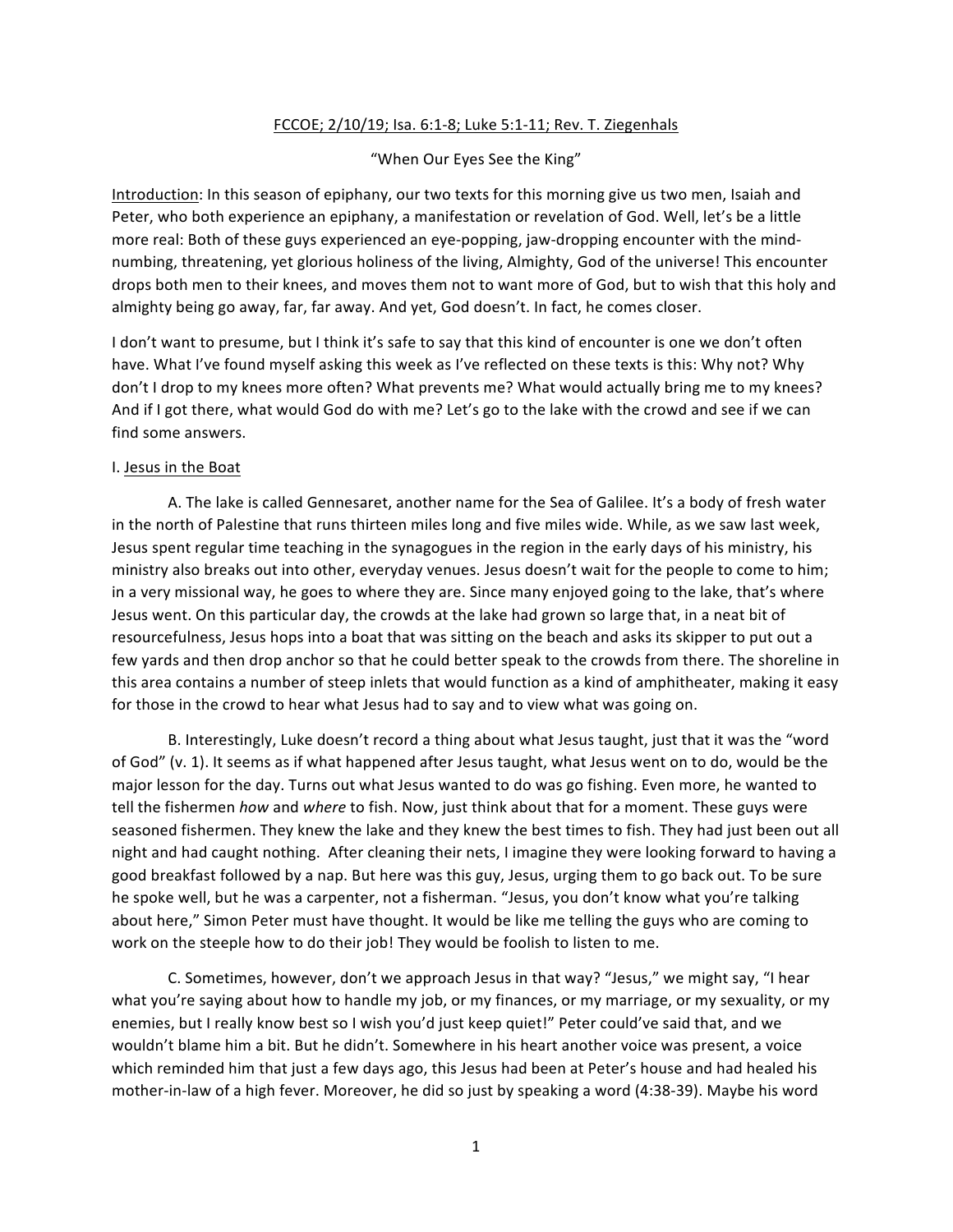was worth listening to. Maybe Jesus did have something to say. So, "because you say so," Peter let down his nets. When he did so the full force of the power of God opened up. The catch was so amazing that a second boat had to be brought over to help haul it all in.

Illustration: There is a wonderful depiction of this scene in a painting that hangs on the wall of the Eastern Point retreat house in Gloucester. The fish are flying all over the place, the fishermen are frantically trying to gather them all in, the spray from the surf is shooting high in the air, and both boats are wallowing in the water from the weight of the fish. In the midst of the chaos, in the stern of one of the boats, sits Jesus. He has one arm resting on his lap and the other propped up on the rail, and he is just calmly surveying, and even enjoying the scene. As you gaze at the painting, you can almost hear Jesus saying, "I told you so!" But he is also probably thinking something like, "Peter, just like I changed water into wine at that wedding in Cana, giving you a picture of the abundance and the glory of the kingdom of God, this, too, is a picture of the glory of the kingdom into which I am going to invite you to participate." 

# II. Peter on His Knees

A. What Peter saw first of all, however, was the awesome, mind-numbing glory of God in the face of Jesus. Like Isaiah before him, Peter knew that he had come face to face with the King. And his first reaction was one of unworthiness: "Go away from me, Lord; I am a sinful man!" It wasn't one specific misdemeanor that Peter was confessing but a realization of the gaping chasm that exists between who God is and who we are.

Illustration: I remember while in high school and college taking an occasional trumpet lesson with a man named Bill Scarlett. Bill was the assistant principal trumpet of the Chicago Symphony Orchestra as well as a member of our church. He didn't teach students on a regular basis but if I had something in particular I was working on he was gracious and would carve out some time to spend with me. I would play, and then he would play what I had just played, and it never sounded like we were playing the same piece! He was just so good, and the chasm between us was so great, that it kept me quite humble.

If we truly see glory, we can also then truly see the distortions of glory all around us, including in us. On a theological level, no one has put it more clearly than the  $16<sup>th</sup>$  c. Reformation theologian, John Calvin, who wrote in the opening chapter of his *Institutes* that true wisdom comes only from knowledge of God and knowledge of self, and that self-knowledge only comes when we've spent time contemplating the face of God. "For, such is our innate pride," Calvin writes, "we always seem to ourselves just, and upright, and wise, and holy, until we are convinced by clear evidence of our injustice, vileness, folly, and impurity. Convinced, however, we are not, if we look to ourselves only, and not to the Lord also—He being the only standard by the application of which this conviction can be produced." Calvin goes on: "Men [and women] are never duly touched and impressed with a conviction of their insignificance, until they have contrasted themselves with the majesty of God." As the old hymn has it, "Only Thou art holy; there is none beside Thee, perfect in power, in love, and purity."

The majesty of God was what Peter was seeing in the face of Jesus Christ, who has come to reveal God's glory to us. It brought Peter to his knees. That is not a comfortable place to be, but one which is important to visit. We need to have a clear picture of reality in the present, of both the holiness of God, and also of where we're not living in harmony with that holiness, so that God, through Jesus, can begin to write a new story for us as we go into the future.